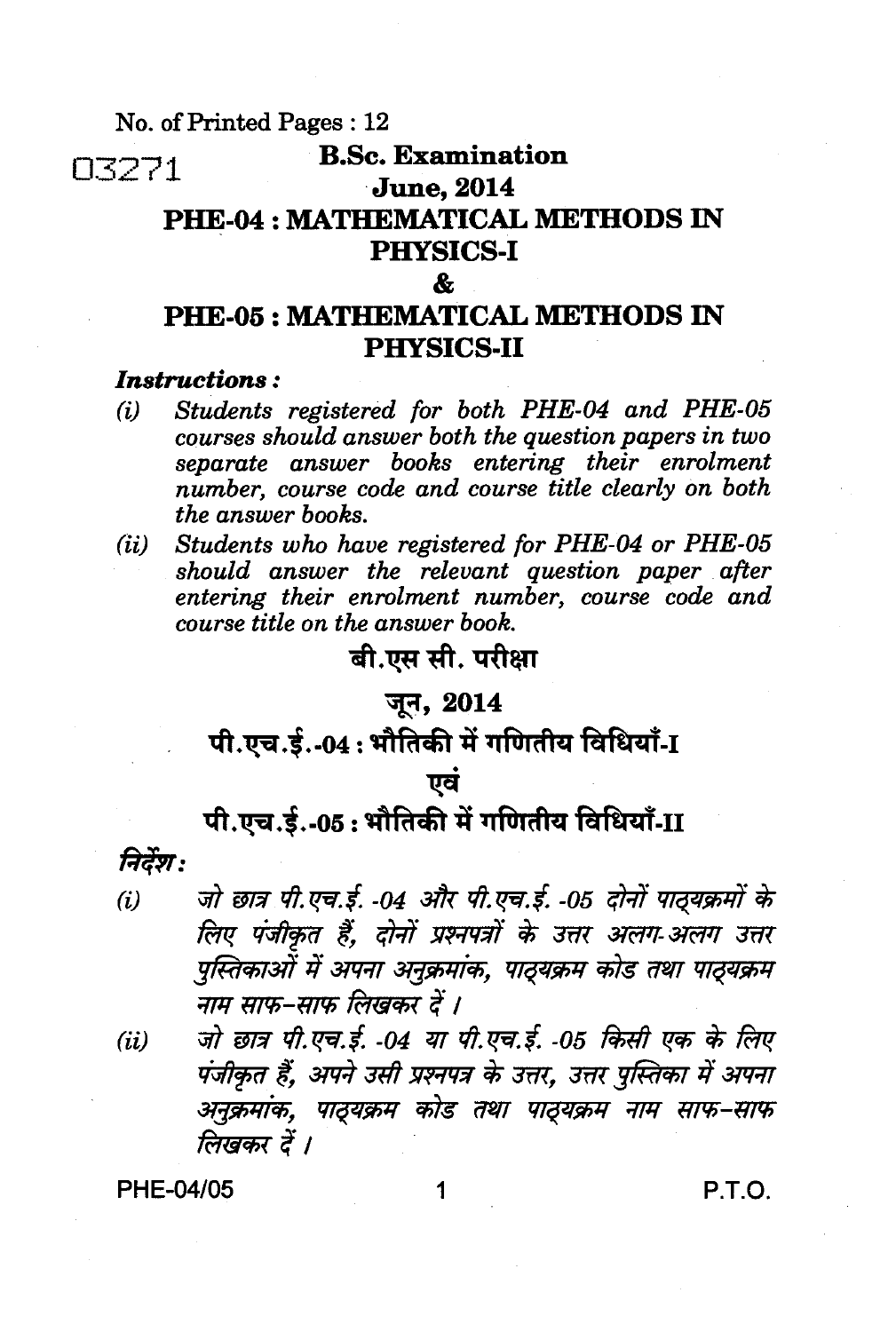### **PHE-04**

# **BACHELOR OF SCIENCE (B.Sc.) Term-End Examination June, 2014**

#### **PHYSICS**

### **PHE-04 : MATHEMATICAL METHODS IN PHYSICS-I**

*Time :*  $1\frac{1}{2}$  *hours Maximum Marks : 25* 

- *Note : Attempt all questions. The marks for each question are indicated against it. Symbols have their usual meaning. You may use a log table or calculator.*
- **1. Answer any** *three* **parts :** *3x4=12*

(a) Three vectors  $\overrightarrow{a}$ ,  $\overrightarrow{b}$  and  $\overrightarrow{c}$  are given by  $\overrightarrow{a}$  = 2<sup> $\hat{i}$ </sup> + 4 $\hat{j}$  +  $\hat{k}$  $\overrightarrow{b}$  = 7 $\hat{i}$  + 4 $\hat{j}$  + 2 $\hat{k}$  $\overrightarrow{c} = 4\overrightarrow{i} + 3\overrightarrow{j} + \overrightarrow{k}$ 

> **Determine the angle between the vectors**   $\overrightarrow{b}$   $\rightarrow$   $\overrightarrow{a}$ ) and  $\overrightarrow{c}$   $\rightarrow$   $\overrightarrow{a}$ ) **— a ).**

**(b) Obtain the unit vector normal to the surface**  of a cone  $z^2 = 4(x^2 + y^2)$  at the point  $(1, 0, 2)$ .

#### **PHE-04 2**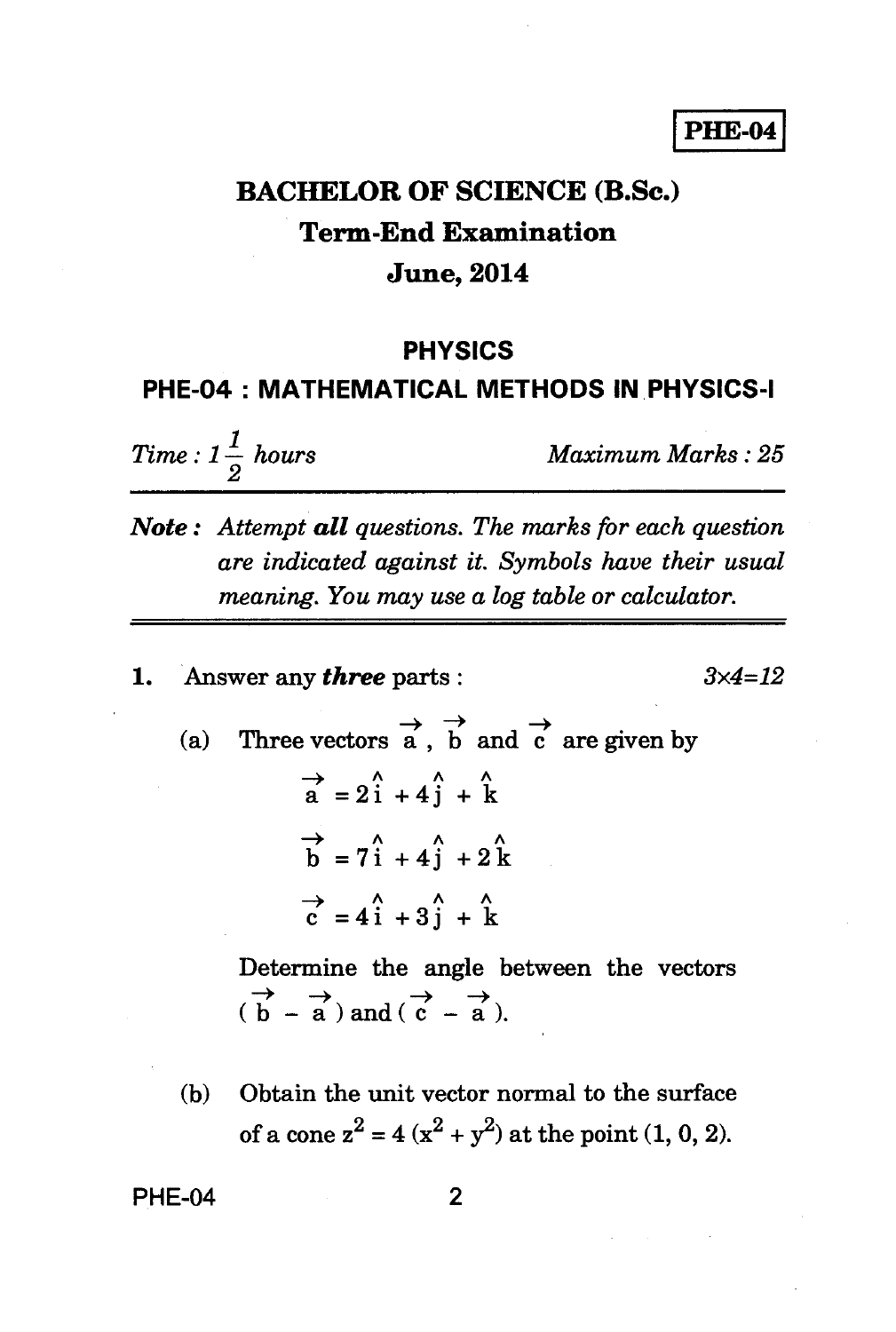(c) The spherical polar coordinates  $u_1 = r$ ,  $u_2 = \theta$ and  $u_3 = \phi$  are related to the cartesian **coordinates x, y, z as follows :** 

> $x = r \sin \theta \cos \phi$  $y = r \sin \theta \sin \phi$

$$
z = r \cos \theta
$$

**Show that the spherical polar coordinate system is orthogonal.** 

**->**  (d) Compute  $(A \times B)$ .  $(C \times D)$  for the **vectors** 

$$
\overrightarrow{A} = \hat{i} + 2\hat{j}
$$
  
\n
$$
\overrightarrow{B} = -3\hat{i} + 2\hat{j}
$$
  
\n
$$
\overrightarrow{C} = 2\hat{i} + 3\hat{j} + 4\hat{k}
$$
  
\n
$$
\overrightarrow{D} = 6\hat{i} - 7\hat{j} + 2\hat{k}
$$

(e) The position vector  $\overrightarrow{r}$  (t) of a particle of **mass m is moving on a curve given by** 

$$
\overrightarrow{r}(t) = 3t^2 \hat{i} + 6t \hat{j} + 7 \hat{k}
$$

**Determine the angular momentum of the particle about the origin.** 

**2. Obtain the work done by the force** 

 $\begin{array}{ccc}\n\rightarrow & \rightarrow & \rightarrow & \rightarrow \\
\rightarrow & \rightarrow & \rightarrow & \rightarrow\n\end{array}$  $\overrightarrow{F}$  = zi + xj + yk

in moving a particle along the curve  $x = \cos t$ ,  $y = \sin t$ ,  $z = 3t$  for  $(0 \le t < 2\pi)$ .

**OR** 

**PHE-04 3 P.T.O.** 

5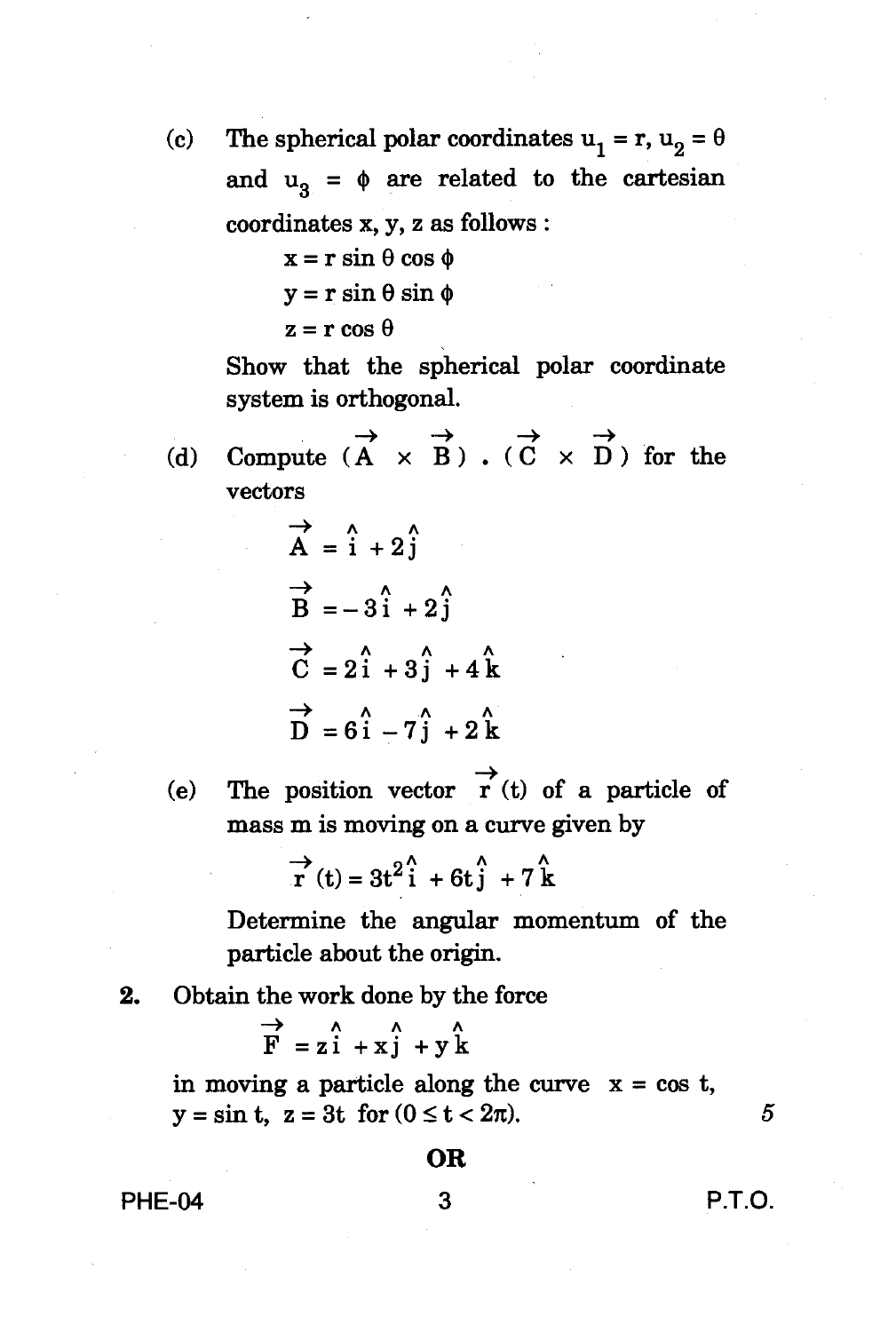State Gauss's divergence theorem and use it to evaluate the surface integral  $\overrightarrow{A}$  . dS over a S

spherical surface of radius 2 units, for

$$
\overrightarrow{A} = 7x \hat{i} - z \hat{k}.
$$

*3* 

3. The probability of a successful brain operation is 0.2. What is the probability that at least one person out of 10 undergoing the operation will survive ?

### **OR**

The probability distribution for a continuous random variable X lying between  $0 \le X \le \infty$  is  $e^{-X}$ . Calculate the mean  $\langle X \rangle$  and the variance  $\sigma$ .  $\beta$ 

4. Resistance of a coil at different temperatures is measured. The data is given below :

| $T(^{\circ}C): 40^{\circ} 50^{\circ} 60^{\circ} 70^{\circ} 80^{\circ}$ |  |  |  |
|------------------------------------------------------------------------|--|--|--|
| $R(\Omega)$ : 1.2 1.3 1.4 1.6 1.7                                      |  |  |  |

Obtain the equation  $R = a + bT$  for the best fit. 5

#### **OR**

Obtain the value of  $E(X^2)$  for the Poisson  $\text{distribution:}\qquad \qquad \textbf{5}$ 

$$
p(x; m) = \frac{e^{-m}}{x!} m^{x}.
$$

**PHE-04 4**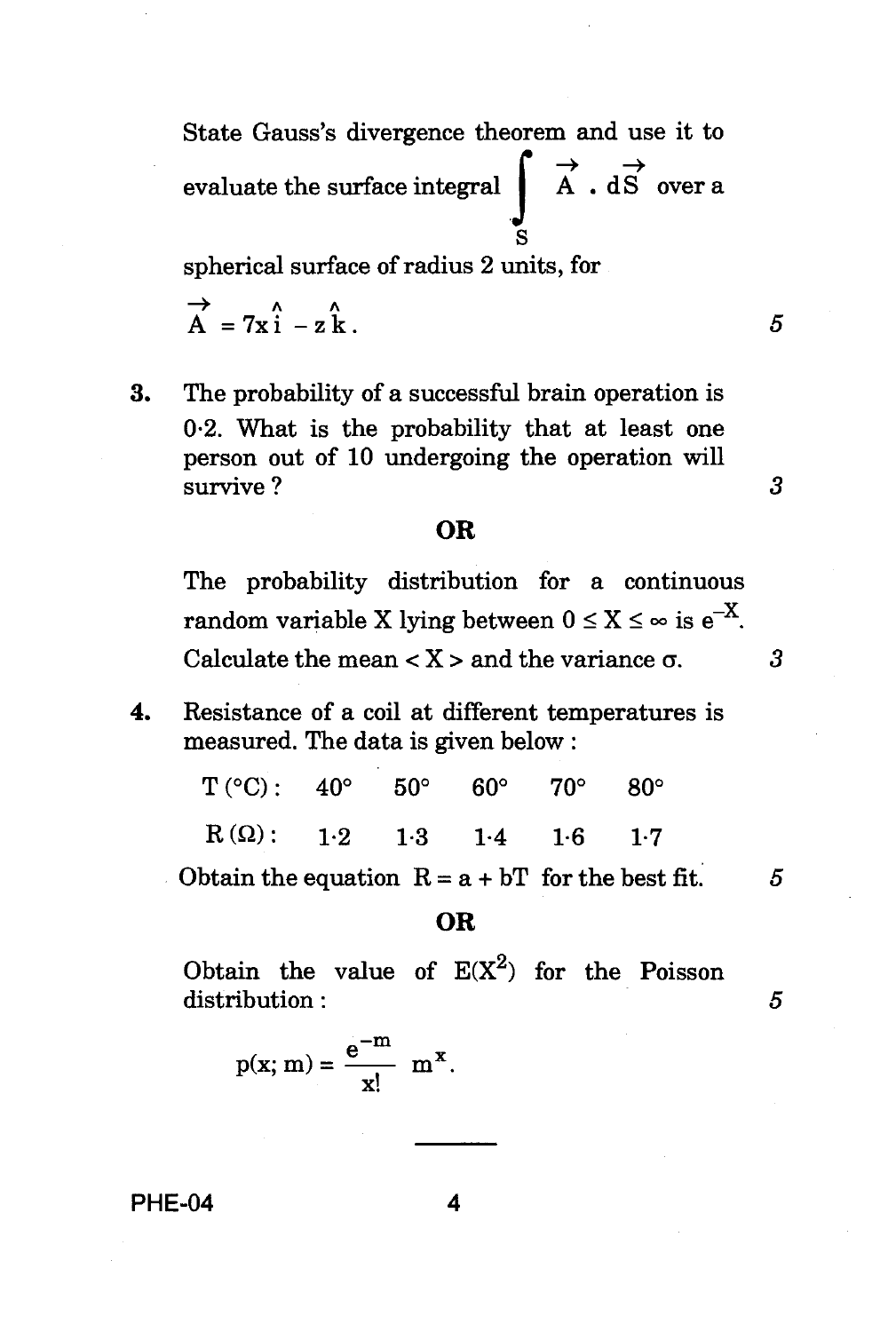पी.एच.ई.-04

## विज्ञान स्नातक (बी.एस सी.)

सत्रांत परीक्षा

जून, 2014

## भौतिक विज्ञान

# पी.एच.ई.-04: भौतिकी में गणितीय विधियाँ-I

समय : 1 $\frac{1}{2}$  घण्टे

अधिकतम अंक : 25

- नोट : सभी प्रश्न कीजिए । प्रत्येक प्रश्न के अंक उसके सामने दिए गए हैं । प्रतीकों के अपने सामान्य अर्थ हैं । आप लॉग सारणी या कैल्कुलेटर का प्रयोग कर सकते हैं ।
- 1. किन्हीं *तीन* भागों के उत्तर दीजिए :  $3x4 = 12$ (क) निम्नलिखित तीन सदिशों  $\overrightarrow{a}$ ,  $\overrightarrow{b}$  और  $\overrightarrow{c}$  के लिए,  $\overrightarrow{a}$  = 2i + 4i + k  $\overrightarrow{h}$  = 7 $\overrightarrow{i}$  + 4 $\overrightarrow{i}$  + 2 $\overrightarrow{k}$  $\vec{c} = 4\hat{i} + 3\hat{i} + \hat{k}$ सदिश ( $\overrightarrow{b}$  – a) और ( $\overrightarrow{c}$  – a) के बीच का कोण ज्ञात कीजिए । (ख) बिंदु (1, 0, 2) पर शंकु  $z^2 = 4(x^2 + y^2)$  के पृष्ठ के अभिलंबवत् एकक सदिश ज्ञात कीजिए ।

**PHE-04** 

P.T.O.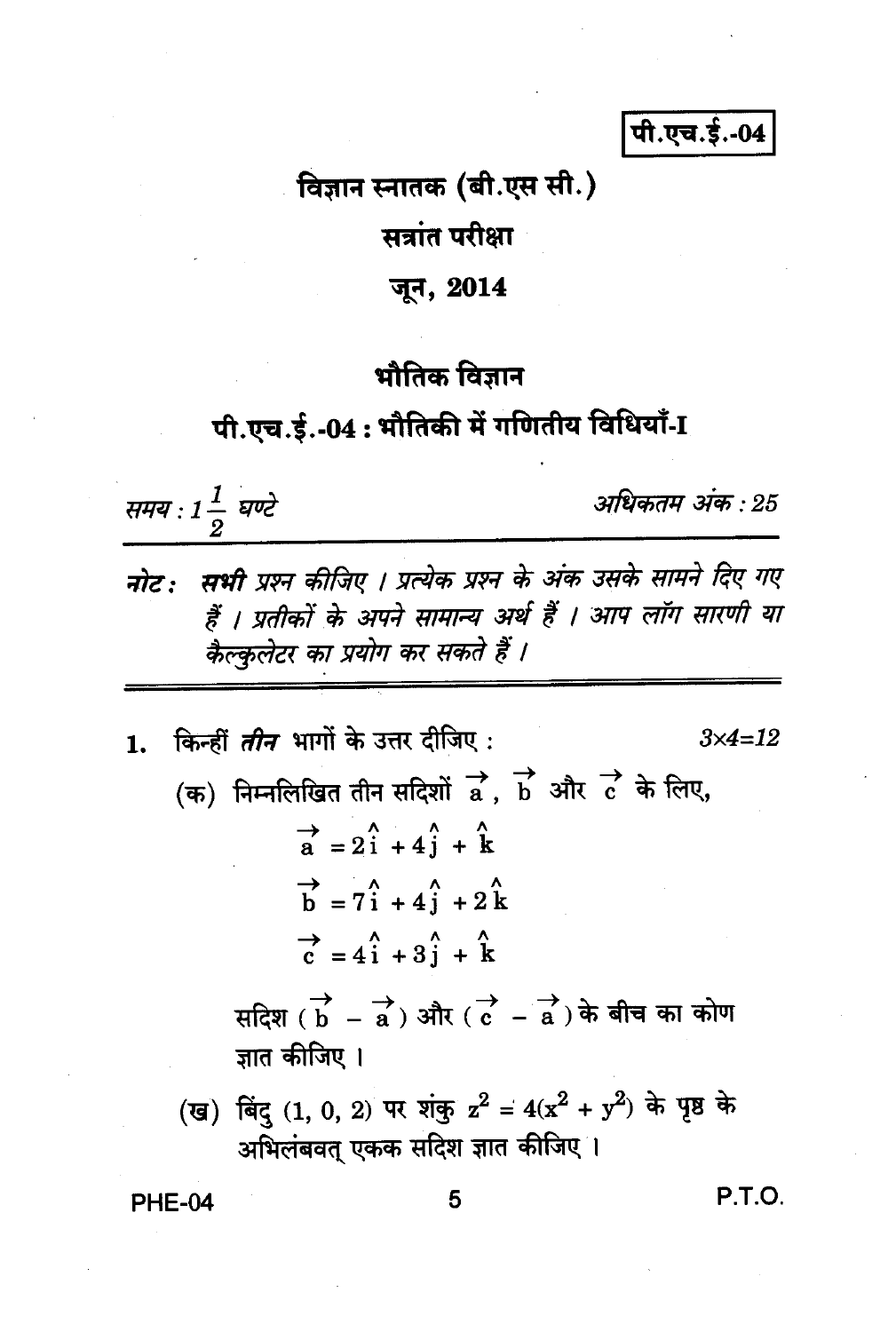(ग) गोलीय ध्रुवीय निर्देशांकों  $u_1 = r$ ,  $u_2 = \theta$  तथा  $u_3 = \phi$ और कार्तीय निर्देशांकों x, y, z के बीच निम्नलिखित संबंध होता है:

 $x = r \sin \theta \cos \phi$ 

```
y = r \sin \theta \sin \phi
```
 $z = r \cos \theta$ 

सिद्ध कीजिए कि गोलीय ध्रुवीय निर्देशांक तंत्र लांबिक है ।

(घ) सदिशों

 $\overrightarrow{A}$  =  $\hat{i}$  + 2 $\hat{j}$  $\overrightarrow{B} = -3\hat{i} + 2\hat{j}$  $\overrightarrow{C}$  = 2i + 3j + 4k  $\overrightarrow{D}$  = 6 $\hat{i}$  - 7 $\hat{j}$  + 2 $\hat{k}$ के लिए ( $\overrightarrow{A} \times \overrightarrow{B}$ ). ( $\overrightarrow{C} \times \overrightarrow{D}$ ) परिकलित कीजिए । (ङ) एक वक्र के अनुदिश गतिमान द्रव्यमान m वाले एक कण का स्थिति सदिश $\overrightarrow{r}$  (t) निम्नलिखित है:  $\overrightarrow{r}(t) = 3t^2\hat{i} + 6t\hat{j} + 7\hat{k}$ मूल-बिंदु के प्रति कण का कोणीय संवेग ज्ञात कीजिए । एक कण पर लगने वाला बल निम्नलिखित है:  $\overrightarrow{F}$  = zi + xj + yk कण को  $(0 \le t < 2\pi)$  के लिए वक्र  $x = \cos t$ ,  $y = \sin t$ , z = 3t के अनुदिश ले जाने में किया गया कार्य परिकलित

कीजिए ।

अथवा

**PHE-04** 

 $2.$ 

5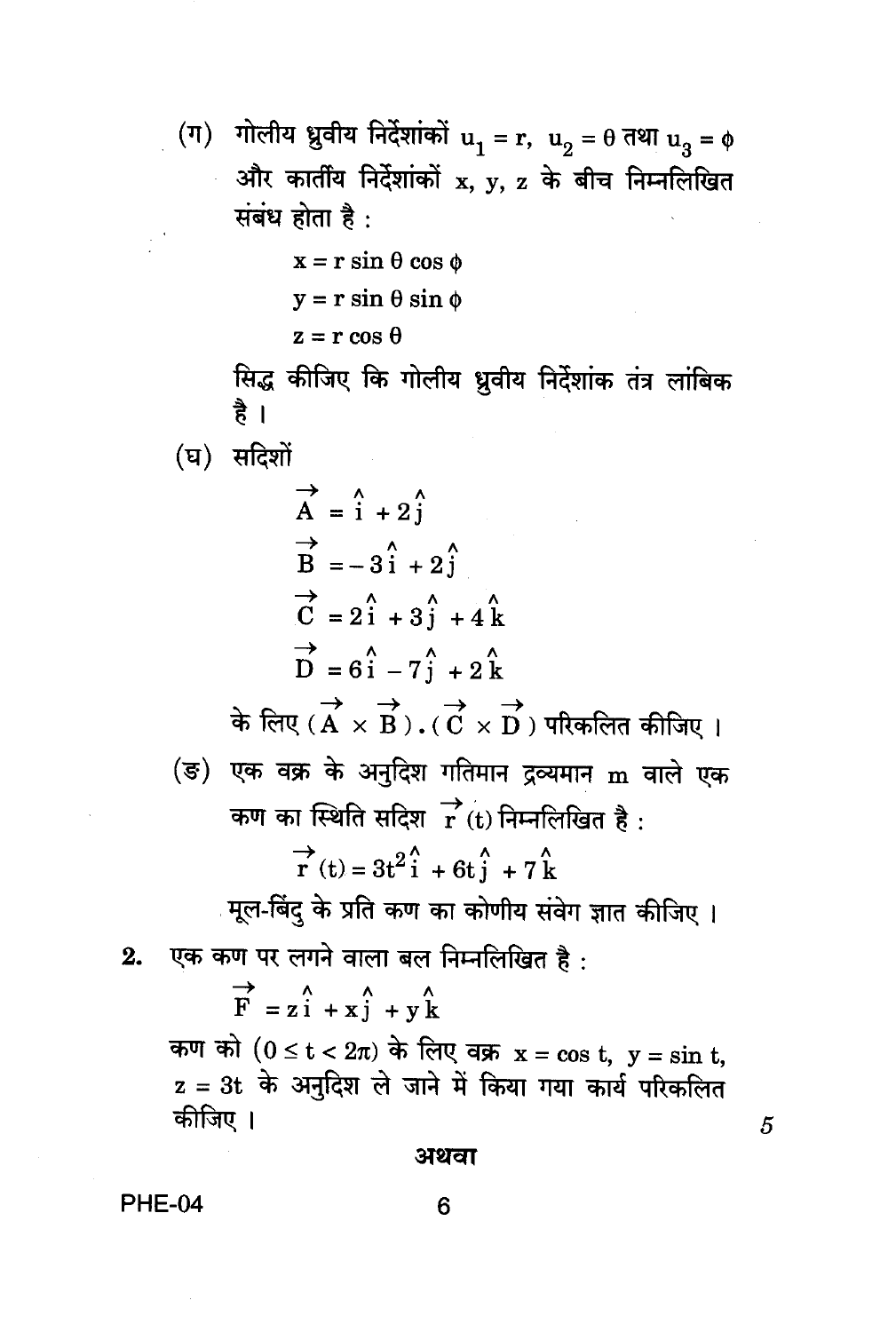गाउस डाइवर्जेन्स प्रमेय का कथन लिखिए तथा इसका प्रयोग करते हुए त्रिज्या 2 इकाई वाले एक गोलीय पृष्ठ पर सदिश  $\overrightarrow{A}$  = 7x1 - zk के लिए पृष्ठ समाकल  $\overrightarrow{A}$  . dS

5

3

3

5

5

## परिकलित कीजिए ।

मस्तिष्क के एक ऑपरेशन के सफल होने की प्रायिकता 0.2 **3.** है। यदि यह ऑपरेशन 10 व्यक्तियों पर किया जाए, तो उनमें से कम-से-कम एक व्यक्ति के बचने की प्रायिकता क्या होगी ?

#### अथवा

एक संतत यादच्छिक चर X के मान  $0 \le X \le \infty$  के बीच स्थित हैं । इसका प्रायिकता बंटन  $\mathrm{e}^{-\mathrm{X}}$  है । माध्य  $<\mathrm{X}>3$ गैर प्रसरण o परिकलित कीजिए ।

विभिन्न तापमानों पर मापे गए एक कुंडली के प्रतिरोध के मान  $4.$ निम्नलिखित हैं:

 $T (°C)$ :  $40^{\circ}$  $50^\circ$  $60^{\circ}$  $70^\circ$  $80^\circ$  $R(\Omega)$ :  $1.2$  $1.3$  $1.4$  $1.6$  $1.7$ इन आँकडों को समीकरण R = a + bT में आसंजित कीजिए ।

#### अथवा

प्वासों बंटन  $p(x; m) = \frac{e^{-m}}{x!}$  m<sup>x</sup> के लिए  $E(X^2)$  का मान प्राप्त कीजिए ।

**PHE-04**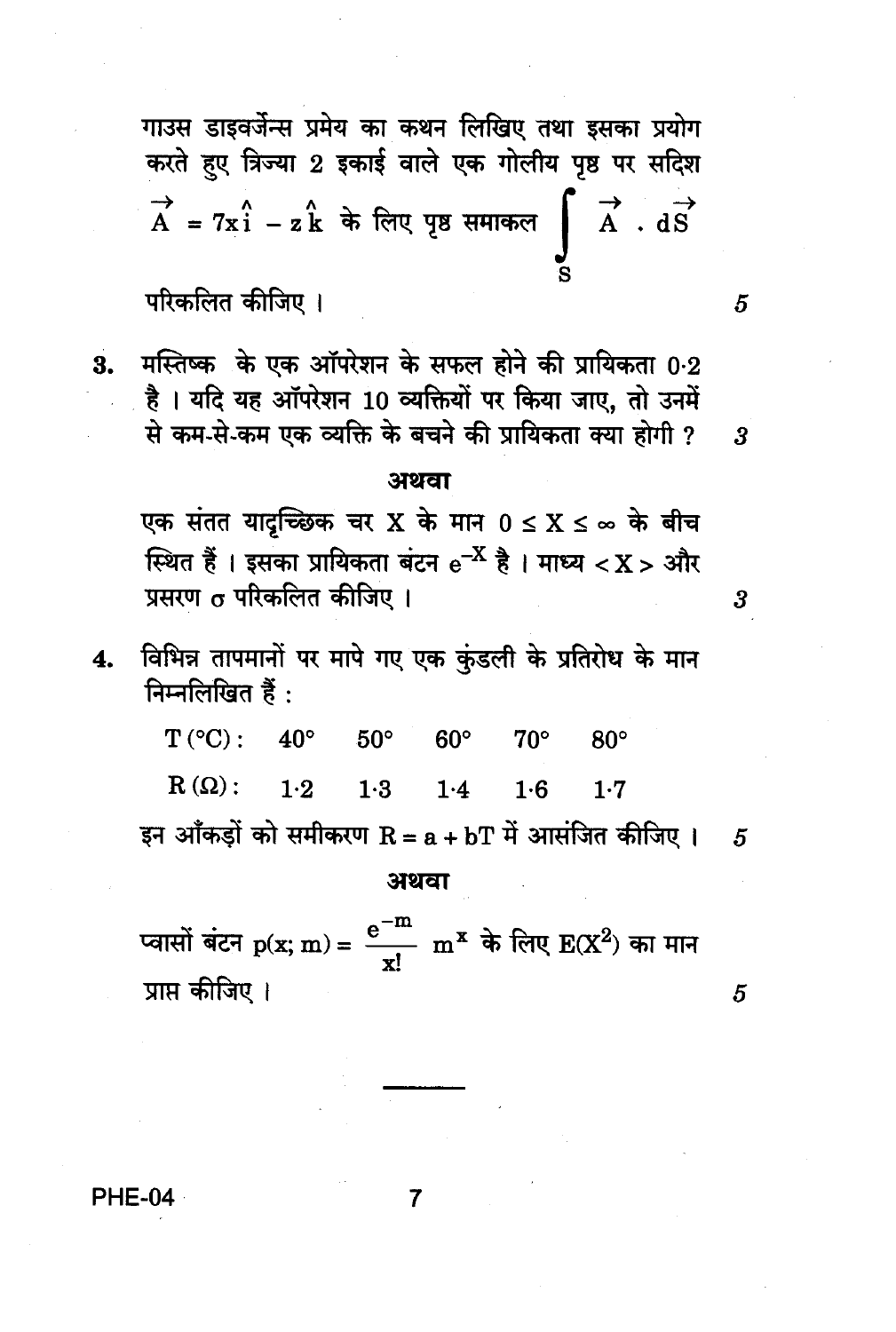## **PHE-05**

# **BACHELOR OF SCIENCE (B.Sc.) Term-End Examination June, 2014**

### **PHYSICS**

### **PHE-05 : MATHEMATICAL METHODS IN PHYSICS-II**

 $Time: 1\frac{1}{2}$  hours

*Maximum Marks : 25* 

*Note : Attempt all questions. The marks for each question are indicated against it. Symbols have their usual meaning.* 

| 1. |       | Answer any <i>three</i> parts :                                                                                                                                                |  |  |
|----|-------|--------------------------------------------------------------------------------------------------------------------------------------------------------------------------------|--|--|
|    | (a)   | Show that the solution of the ODE:<br>$(y + 4)y' + x = 0$ is a family of concentric<br>circles centred at $(0, -4)$ .                                                          |  |  |
|    |       | (b) Solve the ODE : $y'' + 3y' + 2y = e^x$ .                                                                                                                                   |  |  |
|    |       | (c) If $z = ln(x^2 + cy^2)$ , what should be the value<br>of c so that z satisfies the equation<br>$\frac{\partial^2 z}{\partial x^2} + \frac{\partial^2 z}{\partial y^2} = 0$ |  |  |
|    | (d)   | Solve the initial value problem :<br>$y'' + 5y' + 6y = 0$ , $y(0) = 1$ , $y'(0) = 4$                                                                                           |  |  |
|    | (e) — | Is the periodic function<br>$f(x) = x, -1 < x < 1$<br>$f(x + 2) = f(x)$                                                                                                        |  |  |

**odd or even ? Obtain its Fourier series expansion.** 

**PHE-05 8**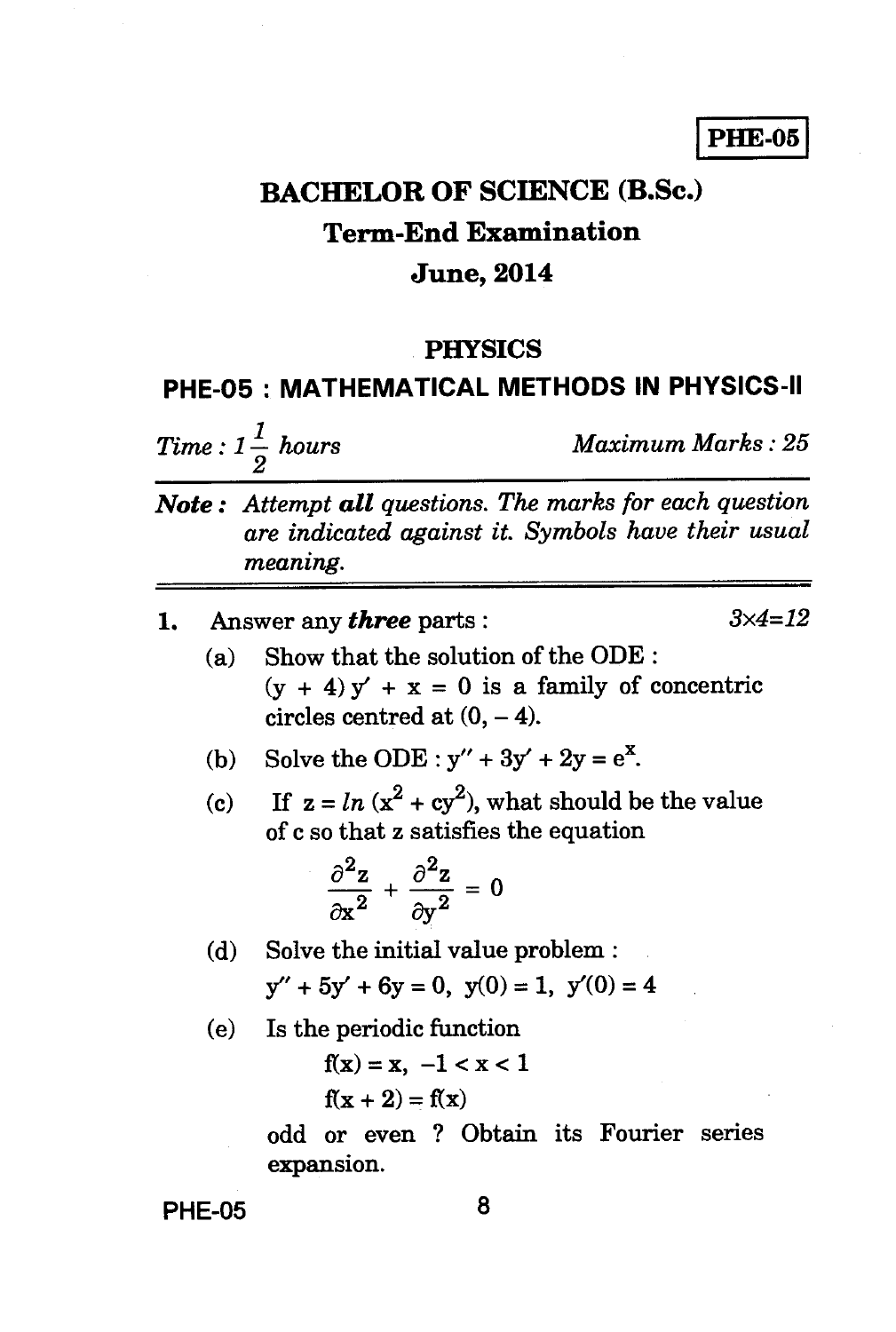## **2. Answer any** *one* **part :** *6*

**(a) Determine the roots of the indicial equation around the origin for the following differential equation :** 

$$
x^{2}y'' + xy' + \left(x^{2} - \frac{1}{9}\right)y = 0
$$

**Also obtain the recurrence relation.** 

**(b) A conductor of resistance R and inductance L is connected in series with an alternating**  voltage source  $E = E_0 \sin \omega t$ . Show that the **current i(t) in the circuit is given by** 

$$
i(t) = \frac{E_0 \sin{(\omega t - \theta)}}{\sqrt{R^2 + \omega^2 L^2}}
$$

where  $\theta = \tan^{-1}(\omega L/R)$ .

**3. Answer any** *one* **part :** 

**(a) Obtain the Fourier series of the periodic function** 

$$
E(t) = \begin{cases} 0, & \text{if } -T/2 < t < 0 \\ E_0 \sin \omega t, & \text{if } 0 < t < T/2 \end{cases}
$$

where  $T = 2\pi/\omega$ .

**(b) The steady-state temperature distribution, T(x, y), of a rectangular plate is governed by the following equation :** 

$$
\frac{\partial^2 \mathbf{T}(\mathbf{x}, \mathbf{y})}{\partial \mathbf{x}^2} + \frac{\partial^2 \mathbf{T}(\mathbf{x}, \mathbf{y})}{\partial \mathbf{y}^2} = 0;
$$

 $0 < x < L$ ;  $0 < y < B$ 

**Determine T(x, y) if the boundary conditions are** 

(i)  $T(0, y) = 0$ ,  $\frac{\partial T(L, y)}{\partial x} = 0$ ,  $0 < y < B$ 

(ii) 
$$
T(x, 0) = 0
$$
,  $T(x, B) = T_0$ ,  $0 < x < L$ 

**PHE-05** 9

 $\overline{7}$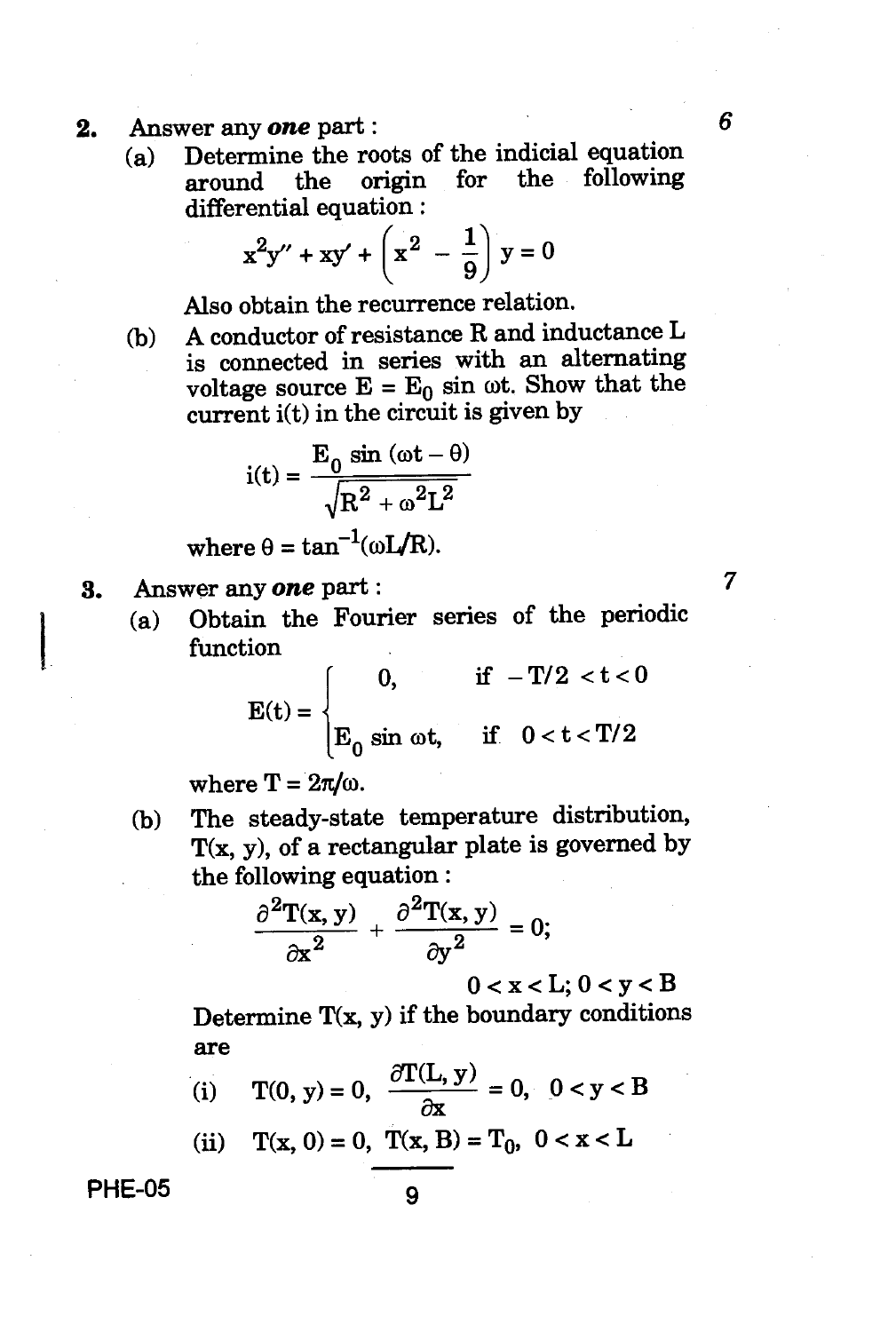पी.एच.ई.-05

# विज्ञान स्नातक (बी.एस सी.) सत्रांत परीक्षा जून, 2014

# भौतिक विज्ञान पी.एच.ई.-05 : भौतिकी में गणितीय विधियाँ-II

समय : 1 $\frac{1}{2}$  घण्टे

अधिकतम अंक • 25

- नोट: सभी प्रश्न कीजिए । प्रत्येक प्रश्न के अंक उसके सामने दिए गए हैं । प्रतीकों के अपने सामान्य अर्थ हैं ।
- किन्हीं *तीन* भागों के उत्तर दीजिए :  $\mathbf{1}$ .  $3x4=12$ 
	- (क) दिखाइए कि निम्नलिखित साधारण अवकल समीकरण  $(y + 4) y' + x = 0$ का हल एक संकेन्द्रीय वृत्त कुल है जिनके केन्द्र  $(0, -4)$  पर हैं।
	- (ख) निम्नलिखित साधारण अवकल समीकरण को हल करें:  $y'' + 3y' + 2y = e^{x}$
	- (ग) यदि z =  $ln(x^2 + cy^2)$  है, तो c का क्या मान होना चाहिए जिससे कि z निम्नलिखित समीकरण को संतष्ट करे $\cdot$

$$
\frac{\partial^2 z}{\partial x^2} + \frac{\partial^2 z}{\partial y^2} = 0
$$

(घ) प्रारंभिक मान समस्या :  $y'' + 5y' + 6y = 0$ ,  $y(0) = 1$ ,  $y'(0) = 4$ को हल कीजिए ।

**PHE-05**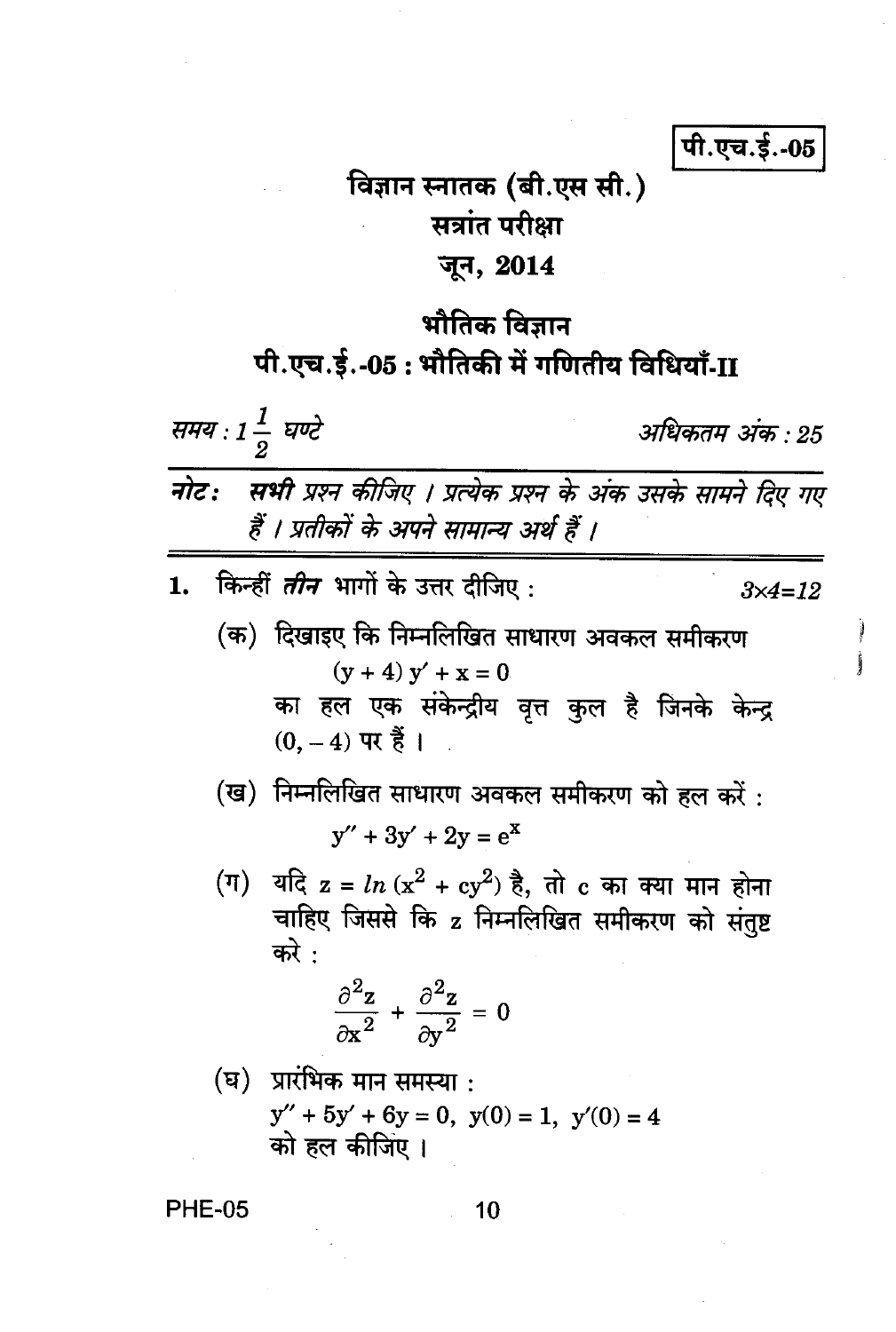(ङ) क्या आवर्ती फलन

$$
f(x) = x, -1 < x < 1
$$
\n
$$
f(x + 2) = f(x)
$$

सम है या विषम ? इसका फूरिए श्रेणी प्रसार प्राप्त कीजिए ।

(क) x = 0 (मूल-बिन्दु) के सापेक्ष निम्नलिखित अवकल समीकरण के संगत घातांकी समीकरण के मूल ज्ञात कीजिए :

$$
x^{2}y'' + xy' + \left(x^{2} - \frac{1}{9}\right)y = 0
$$

पुनरावृत्ति संबंध भी प्राप्त कीजिए ।

(ख) प्रतिरोध R वाले एक चालक और एक प्रेरक L को एक ज्यावक्रीय वोल्टता स्रोत  $E = E_0 \sin \omega t$  के साथ एक श्रेणी परिपथ में लगाया गया है । सिद्ध कीजिए कि परिपथ में धारा i(t) निम्नलिखित है:

$$
i(t) = \frac{E_0 \sin (\omega t - \theta)}{\sqrt{R^2 + \omega^2 L^2}}
$$
  
38 $\pi$ 

कोई *एक* भाग का उत्तर दीजिए : 3.

7

6

(क) निम्नलिखित आवर्ती फलन के लिए फूरिए श्रेणी प्राप्त कीजिए $:$ 

 $E(t) = \begin{cases} 0, & \text{if } t < 0 \\ E_0 \sin \omega t, & \text{if } t < 0 \end{cases}$ 

जहाँ 
$$
T = 2\pi/\omega
$$
 है ।

**PHE-05** 

#### $11$

**P.T.O.**